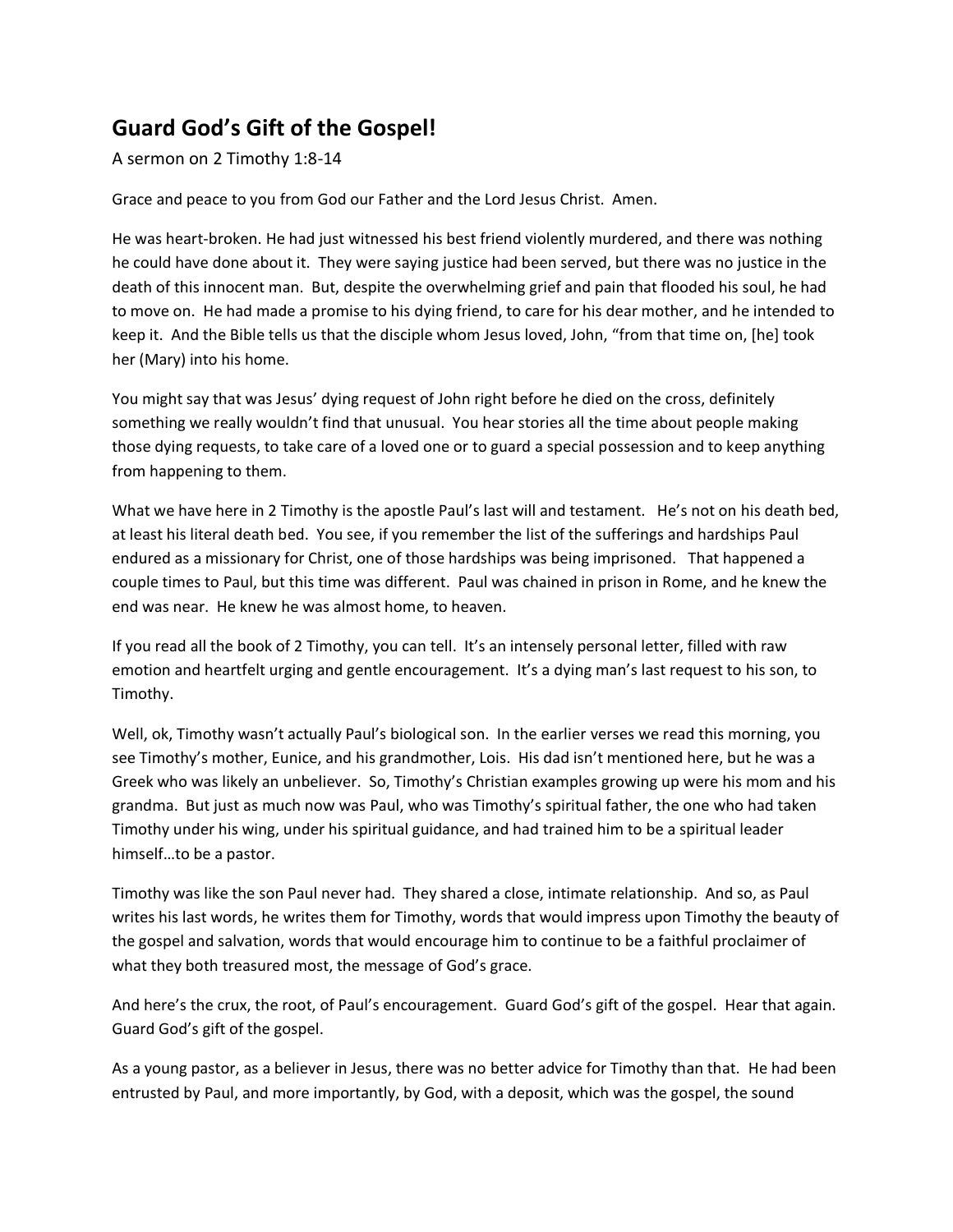teaching of God's grace, and now Paul was making it absolutely certain what his duty with that precious, priceless deposit was. Proclaim it. Guard it.

Now, do you know what it means to guard the deposit of the gospel? Think of what happens with deposits you make. You deposit you money into a bank because you trust that institution to protect it, to guard it, so it can be returned to you in full when want it.

How much more valuable is the deposit of the gospel, the most precious treasure not only in our lives, but also the one thing every person needs, absolutely needs in this life to get to heaven.

But the call to guard it? Does that really mean what you usually think of with the concept of guarding? Like the Secret Service guarding the President, where you form this protective barrier around your package so nothing can penetrate to it or harm it? Or where you put the egg in the basket and cover it up and sit on it so it won't be exposed to anything? Is that what guarding the gospel is?

Well, to an extent. We definitely want to guard God's Word from being infected with the lies and false teachings of this world. But I don't think Paul's encouragement to Timothy is stopping there. Guarding it does not mean keeping it to yourself. Something as precious as the gospel is not a candle you hide under a basket so no one can see it. No, to guard something as valuable as the gospel could only mean to proclaim it, to share this treasure with everyone.

Now, I know Paul is talking primarily to young Pastor Timothy here. And, I guess we could say, in a broader sense, he's talking to every pastor here. After all, pastors are usually the ones leading the charge in proclaiming the gospel. But is Paul really stopping there?

I don't think so, and here's why. Because of the Great Commission, because of Jesus' command to every believer, of every age, to "go and make disciples of all nations…" to "go into all the world and preach the good news (that is, the gospel) to every nation." Paul's encouragement to guard the gospel lines right up with Jesus' command to go and preach the good news. It's for all. The gospel and its proclamation is a deposit entrusted by God to you and you and you and…me.

So for you today, guard that deposit. Proclaim the gospel.

How well have you done in that capacity? I'm guessing your personal evangelism is not up to par with what maybe even you expect of yourself. I'll be honest with you. It's difficult to guard that trust of the gospel by faithfully proclaiming it.

Why do you think Paul was giving encouragement to Timothy here? Because even for this young pastor, there were temptations to be lax in guarding the gospel. And even for this young pastor, there are temptations to be lax in guarding the gospel. And for you, there are temptations to be lax in guarding the deposit of the gospel.

Temptations like a "spirit of timidity," as Paul mentions here. You what it is to be timid, don't you? Where your heart is in the right place, and you know everyone needs to hear it, but you lack the confidence in sharing it. Where there're times, the perfect opportunities to share Jesus, with a friend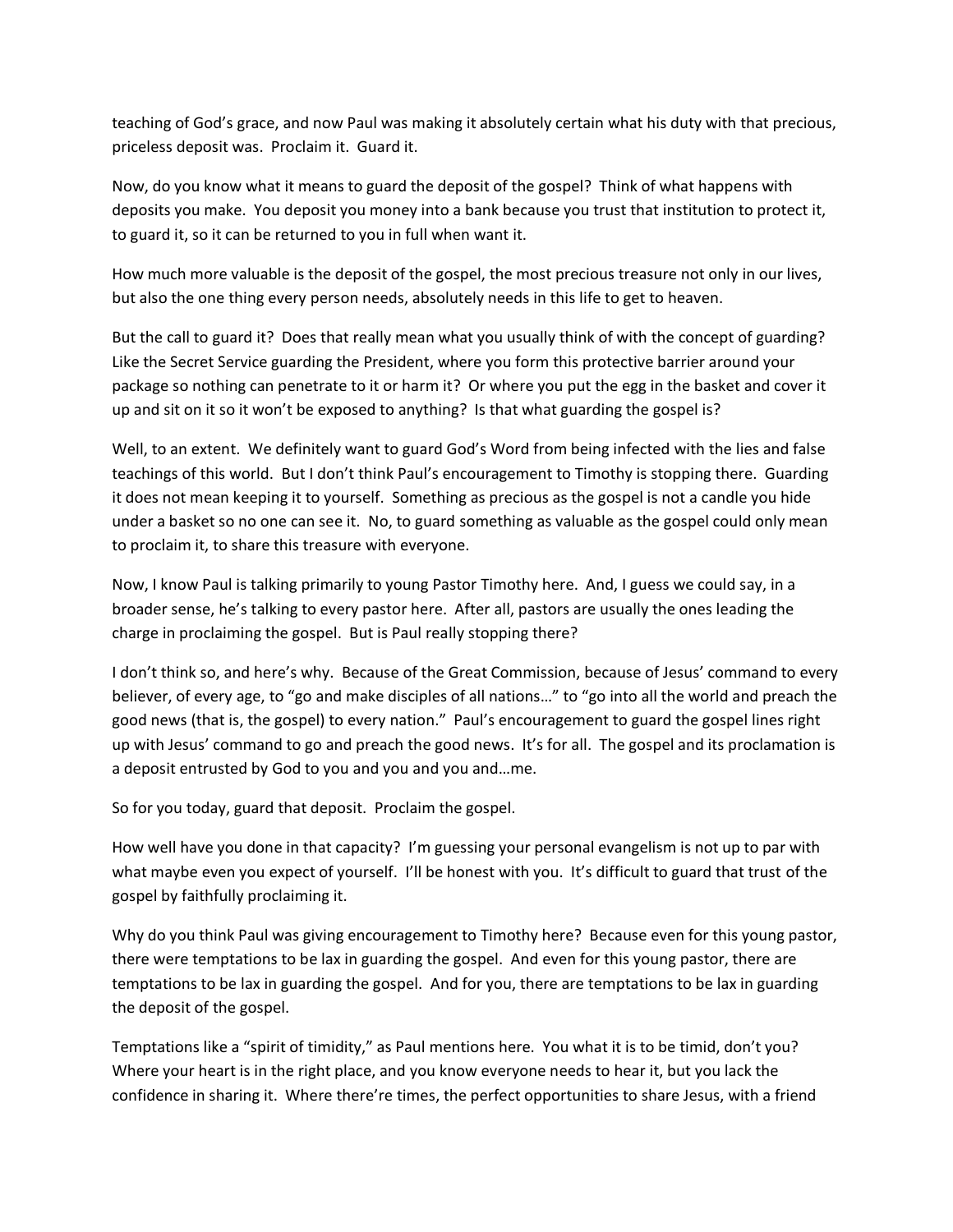who lost their parent to cancer, or to a sister who doesn't go to church and you're worried you won't see her in heaven, or the co-worker who just looks lost in life and is looking for answers and you have THE answer. But the words won't come out. You get nervous about their reaction or about screwing up the message so you say nothing. How Satan loves to just latch on to that timid heart and tug and pull you away from proclaiming the gospel.

Or does you temptation lie with, what Paul calls here, being "ashamed to testify about our Lord" or "suffering for the gospel," because those two go hand in hand. Where, oddly enough, when I'm with my friends or in the company of acquaintances, I'm ashamed to be a Christian. I get the sense the majority of people aren't believers, don't really care for Jesus, so I find it hard to share my faith in Jesus, let alone act like a believer because it's so much easier to just fit in. I would call that be ashamed of the gospel.

And suffering for it. I don't know that in our day and age, we have to be constantly worried about having to take a bullet or die for being a follower of Jesus like in Paul's day, although there are times when that has been the case. But if a hurt or even strained relationship might come out of me pointing out someone else's sins, someone whom I care about, so that I can soothe their hurting souls with the good news that Jesus lived, Jesus died, Jesus rose for them, I'm not willing to go to that extent because I love them too much to hurt our relationship. But what's not loving is how I let them continue down a path that, if it's not changed, will almost certainly lead them to hell.

Whatever the temptation is for you, Satan tries to get us to be lax in guarding God's gift of the gospel. He tries to get us to be lax in proclaiming that precious treasure. And often, his ploys work. And for those times, shame on me. Shame on you. Shame on us for not guarding this awesome deposit entrusted to our care. And I think you would all join me in saying, "Forgive me, Lord, for my unfaithfulness in proclaiming your gift of the gospel."

And here's the good news, courtesies of the apostle Paul, "I have believed, and am convinced that he is able to guard what I have entrusted to him for that day." You see, God calls for us to guard his deposit, his gift of the gospel. But there's also a deposit entrusted to Jesus' care, to his guarding…our salvation.

And thankfully, Jesus has been perfectly faithful in keeping it.

Our verses this morning have a beautiful way of conveying to us our salvation. "God, who saved us and called us to a holy life – not because of anything we have done but because of his own purpose and grace. This grace was given us in Christ Jesus before the beginning of time, but it has now been revealed through the appearing of our Savior, Christ Jesus, who has destroyed death and has brought life and immortality to light through the gospel."

Wow, there's really nothing more to add to that message, to that work Jesus has done for us, to save us! It starts with grace, God's eternal love for us undeserving sinners. A love based not on what we've done, but because of what Christ has done – his perfect life, his death on the cross, his glorious resurrection from the dead.